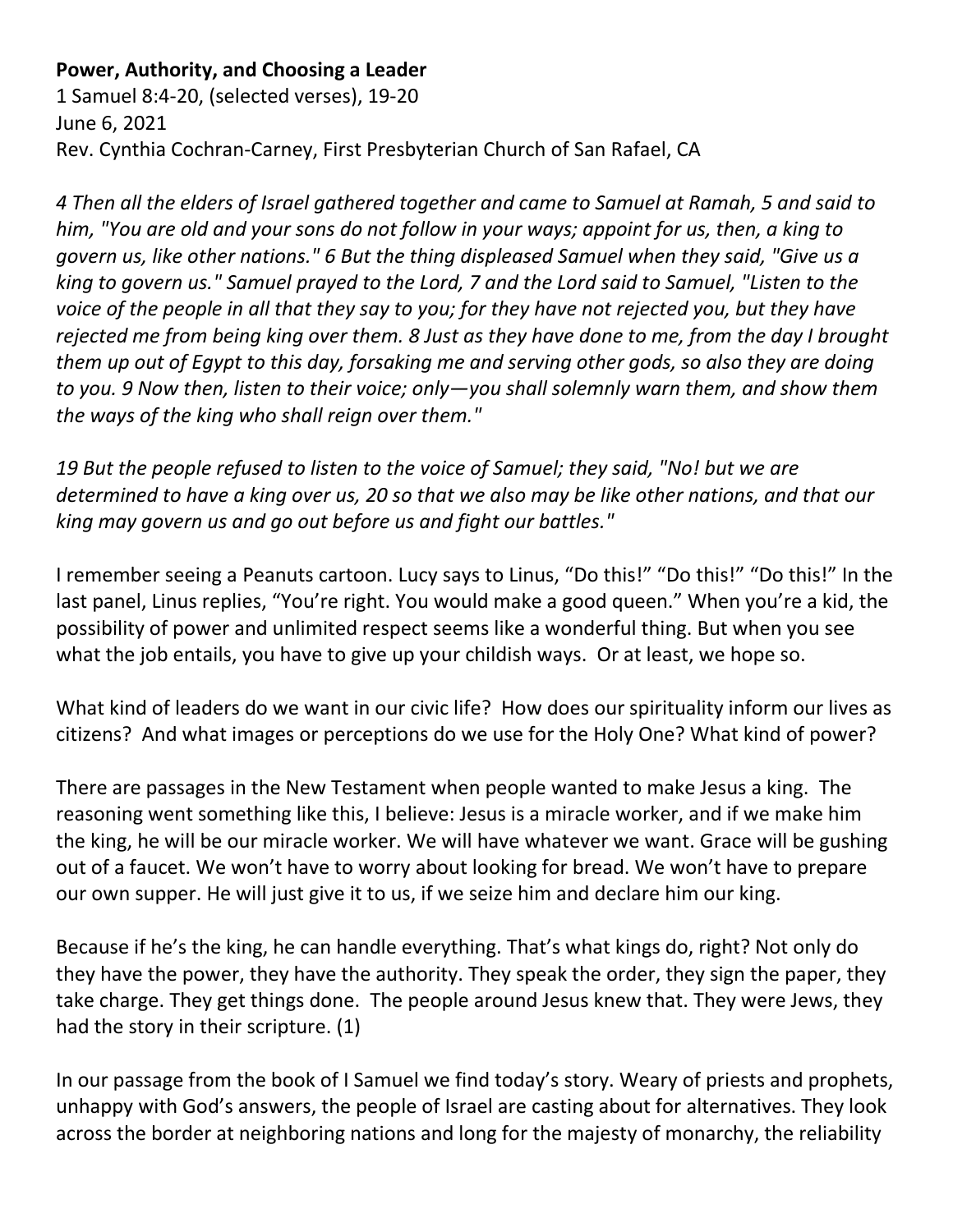of royalty, the certainty of succession. "We want a king!" they announce to Samuel. "Like everyone else!" They imagine a king is the cure for all that ails them.

Poor Samuel. His wayward sons have ruined their reputations and his. Any authority or respect he might once have enjoyed has been robbed by his inability to manage his own house. In fact, decades of failed leadership have ruined any respect the people might once have had for God's prophets.

Samuel turns to God for a second opinion. God shrugs and says, "I'm rather tired of them. They are tired of me—and of you. Let them have their king. But read them the fine print first."

The warnings are dire. The dangers are real. …runs for nine chilling verses.

Their sons will be forced to run ahead of the army, cannon fodder for enemy infantries. Their daughters will be confined to kitchens to cook and perfumeries to delight the queen. Their land will be confiscated, their crops commandeered. Their livestock and servants will be poached. In sum, Samuel warns, "You will be slaves." And, in the fine print: "If you give yourselves over to a king, God's ears will be closed to you."

But the allure of better life under a king remained irresistible. Samuel reads them the fine print, but they refuse to believe it. Instead they roar their wishes: *We want to be like other nations! We want a king to fight our fights!* They get their way. And for four centuries, Israel is governed by kings who, with few exceptions, rule them into ruin.

When the people decide for a monarch to rule over them, God's immediate rule of the people of Israel is at stake. The people have "forsaken" God and have forgotten how they owe their history to God's bold, immediate leadership, of leading them out of slavery. Any rule of a king will fall short and reveal itself over time as ungodly, marked by blatant power misuse and exploitation.

In God's eyes, a king's unbridled, brutal rule would amount to Israel changing her identity and selling her freedom short: from a dynamic & unique servanthood directly under the leadership and covenant with Yahweh, to the servanthood of a despotic human ruler. Yet they wish for a dynasty, a succession as a seemingly more stable, reliable alternative instead of trusting in a spiritual leader like Samuel or his sons. While the prophet accepts Israel's choice, Samuel knows that the monarchy is born out of rejection of their God. Seen through Samuel's lens as prophet, he reluctantly anoints Saul. The drama will soon be played out.

As the biblical stories of Israel unfold, they didn't have even one perfect king. Oh, they thought the next one would be the right one, but they were wrong. Yet they never gave up hope, even after the nation was repeatedly invaded, even after the office of "king" was eliminated. "The next king is going to be good. He's going to handle everything for us."